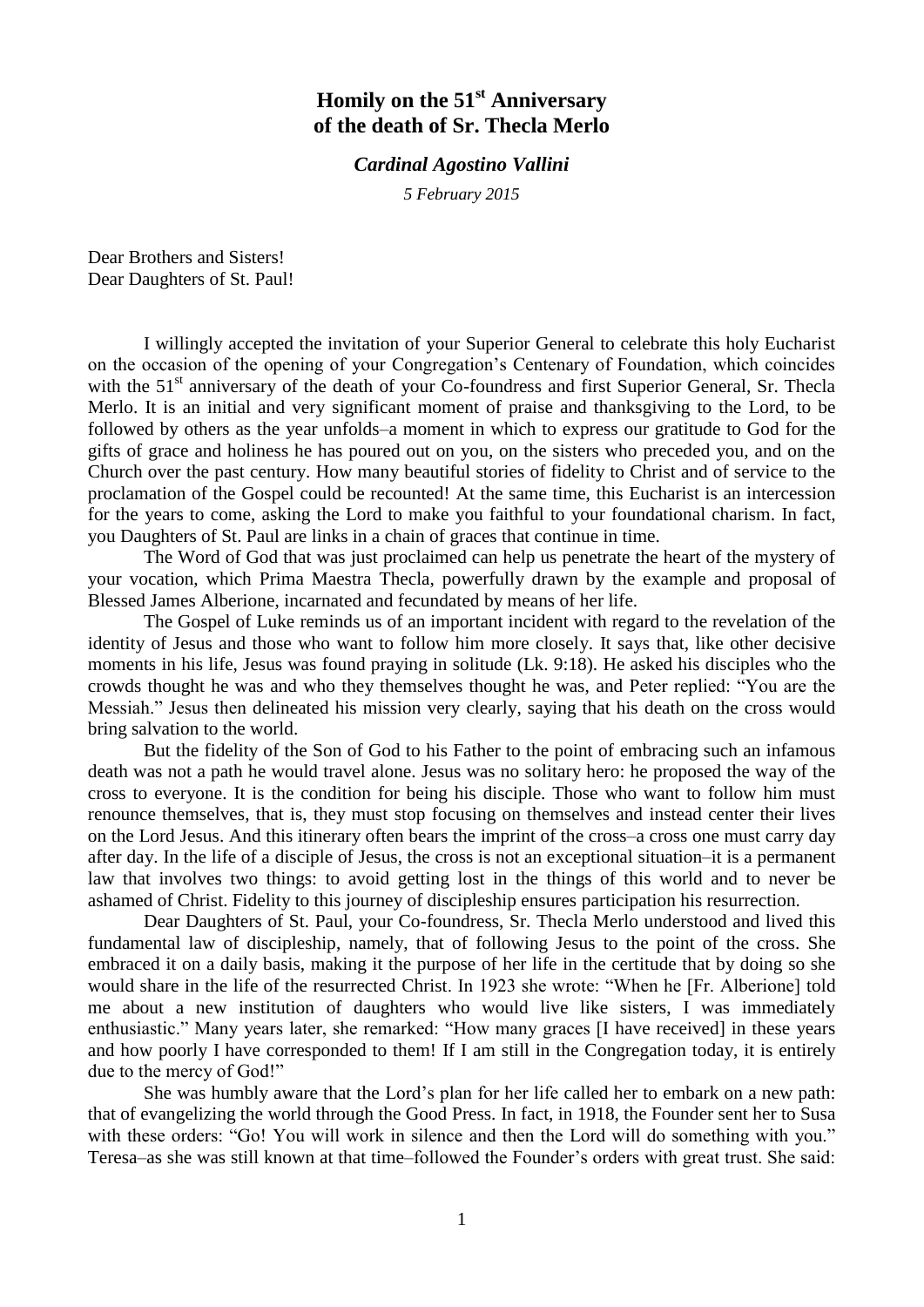"The house was very poor and the sacrifices were many, but we were happy–all of us aiming at a glowing ideal: to become holy and to do great good in the world through the good press."

What do these words, which reveal the soul of Thecla, mean if not that one must follow the Lord by embracing the big and small crosses of daily life? The goal was clear: to form a community committed to personal interior transformation through a constant striving for holiness. Thus Thecla and the first young sisters launched out on the spiritual life by means of an itinerary that involved discernment, the conquest of personal defects and the acquisition of virtue to the point of explicitly and joyously offering one's life to the Lord for the sake of the apostolate of the Good Press.

In 1922, at the end of a course of spiritual exercises, the first nine young women made their vows with the specific intent to evangelize through the apostolate of the press. On that occasion, Sr. Thecla was appointed Superior General. Why her? The words of your Founder can help us better understand and penetrate the depths of Prima Maestra's soul: "Those who guide others must be obedient," he said. "[Maestra Thecla's] docility is one of the reasons why I chose her from among the others of that first little group to guide the community. What inclined me in that direction was the fact that she didn't cling to her own ideas; she wasn't always ready to give advice or to express judgments. No. She was attentive to everything that was going on around her. She stood out [from the others] for her obedience, her docility. In those first years in which no one could foresee what would become of the Congregation, her only thought was to surrender herself to the Lord; to allow him to guide her in everything" (PrPM, 22.02.1965).

In fact, in sketching out a spiritual profile of Sr. Thecla Merlo, Fr. Alberione called her a woman who never resisted the Holy Spirit. "The Lord," he declared, "did whatever he wanted with her because she never resisted his will." And she lived this interior attitude her whole life. We can say that it was one of the distinguishing features of her discipleship of Jesus.

On another occasion, your Founder exclaimed: "Oh, her life! She placed it entirely in the hands of God up to the very end–up to the moment in which he called her to eternal rest, to glory!" He then continued: "You well know that toward the end of her illness her only words were, 'The will of the Lord! What pleases the Lord! May the Lord's will be done!' She was always extremely docile…. The Lord placed a great responsibility, a great mission, on her shoulders in spite of her fragile health…. During her time on earth, she was always ready to accept everything he disposed. Consequently, she was always ready to obey–not only a general obedience but obedience in everything she came to know that the Lord wanted of her. She was always ready to obey in everything."

It was precisely this interior attitude of seeking to know, embrace and follow the will of God that guided her life. At the end of the course of spiritual exercises she made in 1951, she wrote: "We must not live our vocation in a state of terror and anxiety, but with love and trust in our heavenly Father. We should do what we have to do and trust in God. We will not be judged according to a divine decree but according to what we did. Never distrust [God]. As long as there is a spark of life in us, we can become saints. We were created for heaven and we conquer it by force."

With regard to the struggle and renunciation involved in this, she followed the example of Jesus, saying: "Choose renunciation to the point of privation, to the point of humiliation, to the point of servitude. This is the tragic but inevitable choice one must make to become holy: to choose renunciation to the point of self-annihilation. It is necessary to renew this resolution every day and we will understand its importance only to the degree that we advance in holiness. This choice gives life all its beauty and value."

This, dear sisters, is how your Prima Maestra followed the Lord: she carried the cross on a daily basis until she reached eternal glory.

In today's First Reading, an excerpt from the First Letter to the Corinthians, Paul counsels the Christians of Corinth to refrain from acting according to criteria that have nothing to do with the staggering innovations of the Gospel. He urges them to consider the fact that it is not reference to their evangelizers (Apollos, Peter, Paul himself) that counts. What truly counts is the work God accomplishes in a person. Consequently, if one must boast, he/she should boast about the crucified